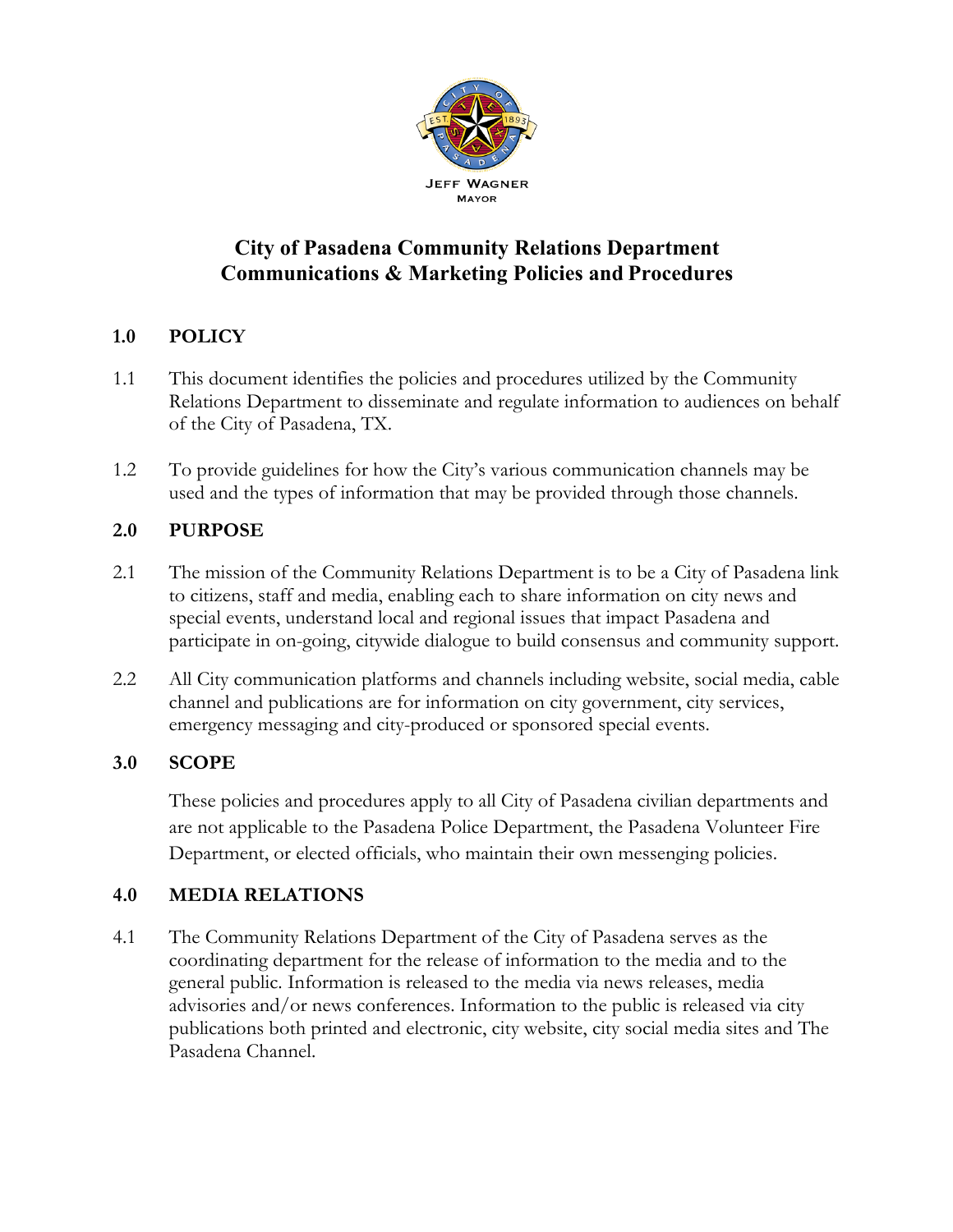- 4.2 The Director of Community Relations is the primary spokesperson for the City and also coordinates with the Community Information Manager to designate representatives to speak to the media (if applicable).
- 4.3 Press and Media Releases on city news and events are coordinated through the Community Relations Department.

## **5.0 CRISIS COMMUNICATIONS**

- 5.1 The Emergency Operations Coordinator collaborates with Mayor, Chief of Staff, and Community Relations Director and shall administer any Crisis Communication Plans. The Community Information Manager, Webmaster and Pasadena Police Department PIOs are responsible for disseminating information appropriately.
- 5.2 In the event of a crisis situation, the Community Relations Department will work with the Emergency Management Coordinator, Public Safety officials and the Mayor to provide information to residents and media.

#### **6.0 CITY WEBSITE**

- 6.1 The Community Relations Department and Digital Manager are responsible for overseeing content for the city website, working in conjunction with the IT Department and content editors identified by Directors of applicable City departments.
- 6.2 The Community Relations Department will provide assistance to City departments in terms of content management strategy; content management system training and permissions established on the website and applicable social media.
- 6.3 Content of the city website: www.pasadenatx.gov will also reflect news and information on City services, City government and City-sponsored events and programs. Links on the City website will be provided only to other government websites or non-profit agencies providing a direct service to residents through an agreement with the city.

## **7.0 THE PASADENA CHANNEL**

7.1 The Pasadena Channel is partially provided to the City through its agreement with local providers as the City's original cable franchise holder. Information on the cable channel will be limited to city services, city government, city-sponsored events and community programming approved by the Community Relations Department. The Pasadena Channel does not offer or accept direct advertising from private companies.